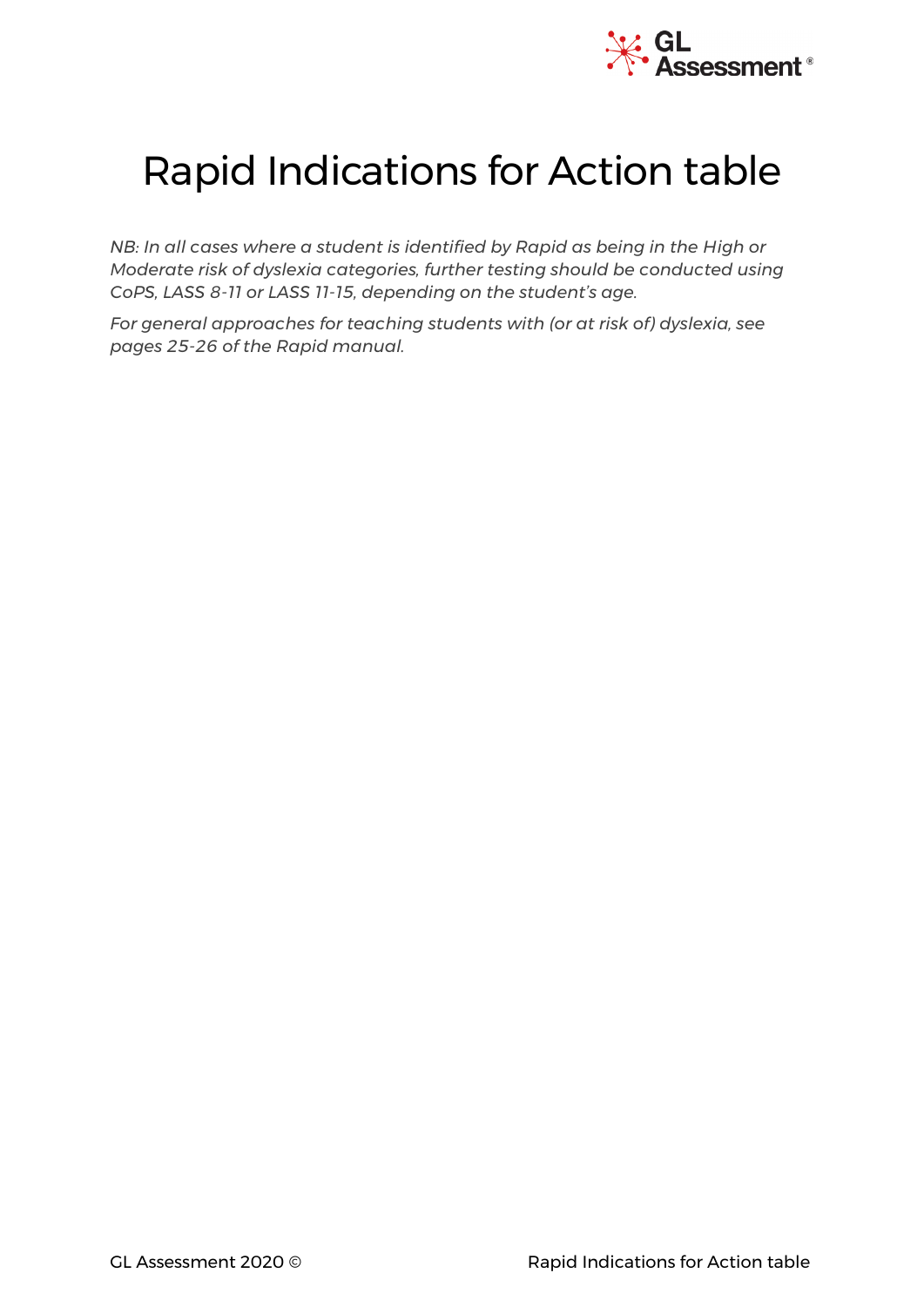

### **Students aged 4:0 – 7:11**

| <b>Subtest</b>                         | <b>Level</b>                          | <b>Recommendations</b>                                                                                                                                                                                                                                                                                                                                                                                                                                                                                                                                                                                                                                                                         |
|----------------------------------------|---------------------------------------|------------------------------------------------------------------------------------------------------------------------------------------------------------------------------------------------------------------------------------------------------------------------------------------------------------------------------------------------------------------------------------------------------------------------------------------------------------------------------------------------------------------------------------------------------------------------------------------------------------------------------------------------------------------------------------------------|
| Rhymes<br>(phonological<br>processing) | Very low<br>(SAS < 75)                | Phonological processing training is<br>essential for this student - see page 27 of<br>the Rapid manual for suitable activities<br>and computer software. Without this, the<br>student will find phonics work difficult<br>and may develop an over-reliance on<br>visual strategies in reading. Most<br>students respond well to this, but the<br>dyslexic student may have more<br>persistent problems. In such cases, a<br>well-structured multisensory approach<br>incorporating plenty of practice in<br>phonic skills is recommended - see page<br>29 of the Rapid manual for appropriate<br>phonics schemes.                                                                              |
|                                        | Below average<br>(SAS 76-87)          | Phonological processing training is<br>recommended for this student - see<br>page 27 of the Rapid manual for suitable<br>activities and computer software.<br>Without this, the student will find<br>phonics work difficult and may develop<br>an over-reliance on visual strategies in<br>reading. Most students respond well to<br>this, but the dyslexic student may have<br>more persistent problems. In such cases,<br>a well-structured multisensory approach<br>incorporating plenty of practice in<br>phonic skills is recommended - see page<br>29 of the Rapid manual for appropriate<br>phonics schemes.                                                                            |
|                                        | Slightly below average<br>(SAS 88-94) | It is suggested that phonological<br>processing is regularly monitored for this<br>student. Phonological processing<br>training may be required - see page 27 of<br>the Rapid manual for suitable activities<br>and computer software. Without this, the<br>student may find phonics work difficult<br>and may develop an over-reliance on<br>visual strategies in reading. Most<br>students respond well to this, but the<br>dyslexic student may have more<br>persistent problems. In such cases, a<br>well-structured multisensory approach<br>incorporating plenty of practice in<br>phonic skills is recommended - see page<br>29 of the Rapid manual for appropriate<br>phonics schemes. |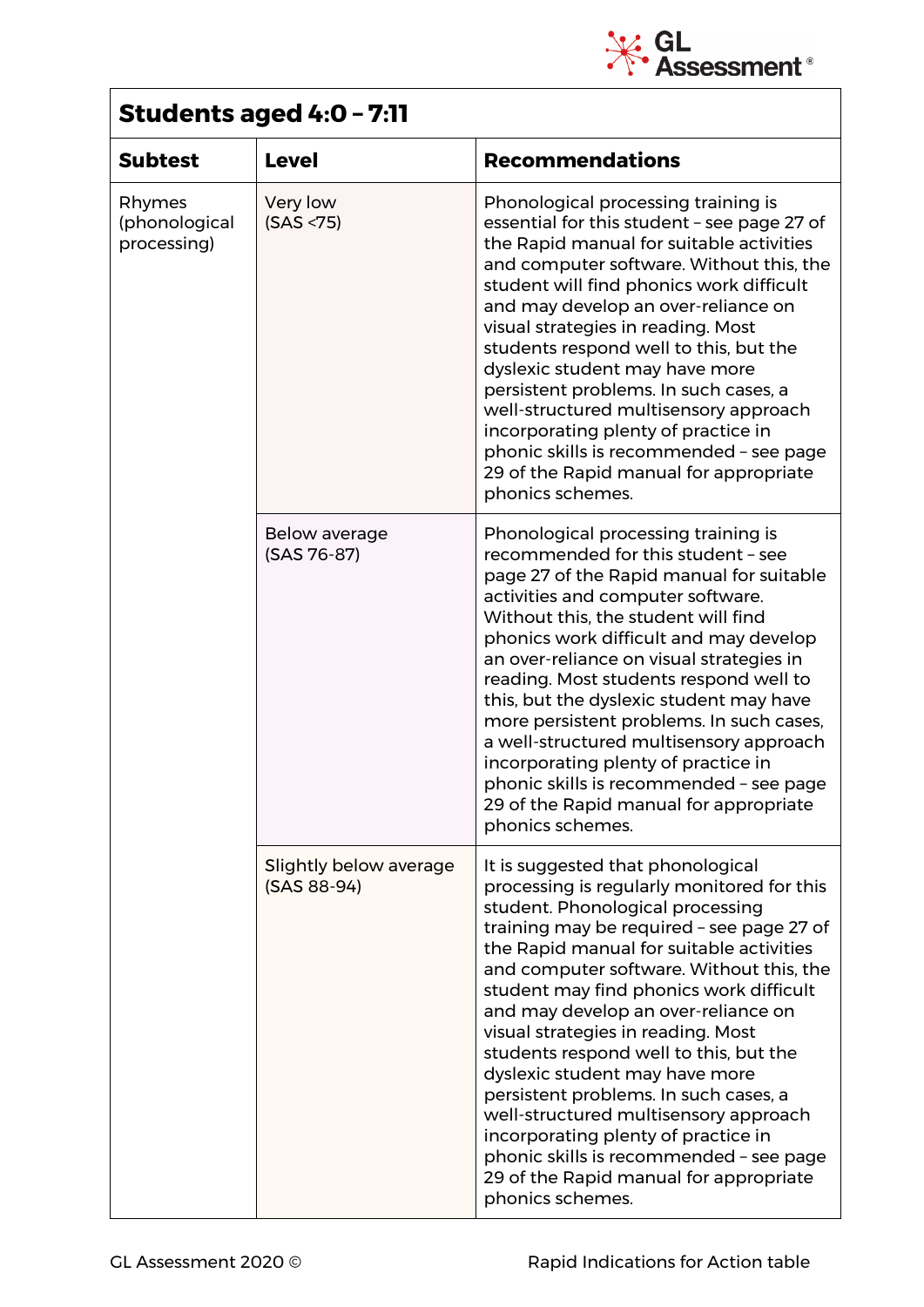

# **Students aged 4:0 – 7:11**

| <b>Subtest</b>                              | <b>Level</b>                          | <b>Recommendations</b>                                                                                                                                                                                                 |
|---------------------------------------------|---------------------------------------|------------------------------------------------------------------------------------------------------------------------------------------------------------------------------------------------------------------------|
| Races<br>(auditory<br>sequential<br>memory) | Very low<br>(SAS < 75)                | Auditory memory training is essential for<br>this student - see page 28 of the Rapid<br>manual for suitable activities and<br>computer software.                                                                       |
|                                             | Below average<br>(SAS 76-87)          | Auditory memory training is<br>recommended for this student - see<br>page 28 of the Rapid manual for suitable<br>activities and computer software.                                                                     |
|                                             | Slightly below average<br>(SAS 88-94) | It is suggested that auditory memory is<br>regularly monitored for this student.<br>Auditory memory training may be<br>required - see page 28 of the Rapid<br>manual for suitable activities and<br>computer software. |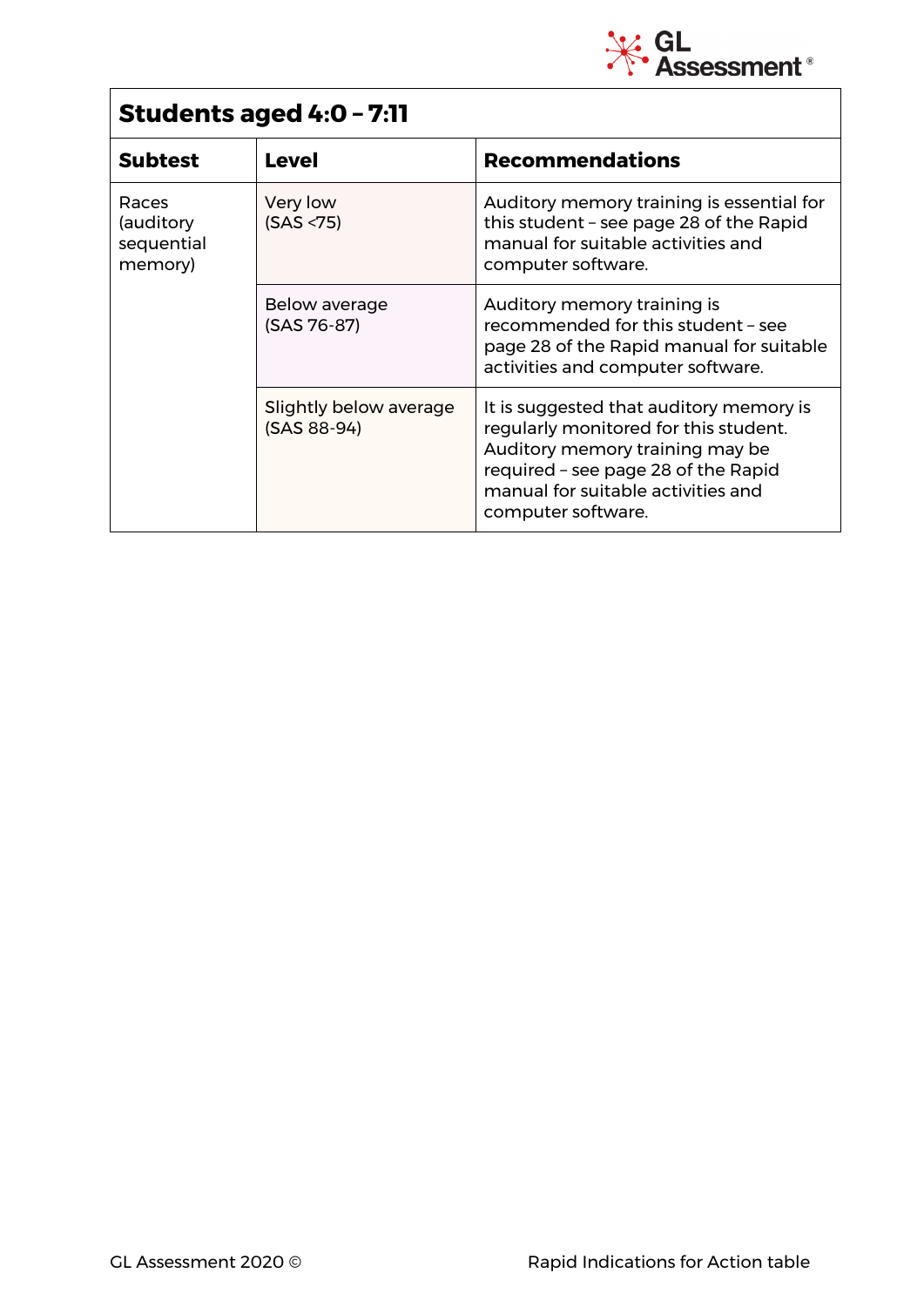

# **Students aged 4:0 – 7:11**

| <b>Subtest</b>                                      | <b>Level</b>                          | <b>Recommendations</b>                                                                                                                                                                                                                                                                                                                                                                                                                                                          |
|-----------------------------------------------------|---------------------------------------|---------------------------------------------------------------------------------------------------------------------------------------------------------------------------------------------------------------------------------------------------------------------------------------------------------------------------------------------------------------------------------------------------------------------------------------------------------------------------------|
| Crayons<br>(visual-verbal<br>integration<br>memory) | Very low<br>(SAS < 75)                | Visual memory training is essential for<br>this student - see pages 29-30 of the<br>Rapid manual for suitable activities and<br>computer software. Structured phonics<br>work is also essential with ample practice<br>(overlearning), using a multisensory<br>approach, building on any auditory and<br>kinaesthetic strengths - see page 29 of<br>the Rapid manual for appropriate<br>phonics schemes.                                                                        |
|                                                     | Below average<br>(SAS 76-87)          | Visual memory training is recommended<br>for this student - see pages 29-30 of the<br>Rapid manual for suitable activities and<br>computer software. Structured phonics<br>work is also recommended with ample<br>practice (overlearning), using a<br>multisensory approach, building on any<br>auditory and kinaesthetic strengths - see<br>page 29 of the Rapid manual for<br>appropriate phonics schemes.                                                                    |
|                                                     | Slightly below average<br>(SAS 88-94) | It is suggested that visual memory is<br>regularly monitored for this student.<br>Visual memory training may be required<br>- see pages 29-30 of the Rapid manual<br>for suitable activities and computer<br>software. Structured phonics work may<br>also be required with ample practice<br>(overlearning), using a multisensory<br>approach, building on any auditory and<br>kinaesthetic strengths - see page 29 of<br>the Rapid manual for appropriate<br>phonics schemes. |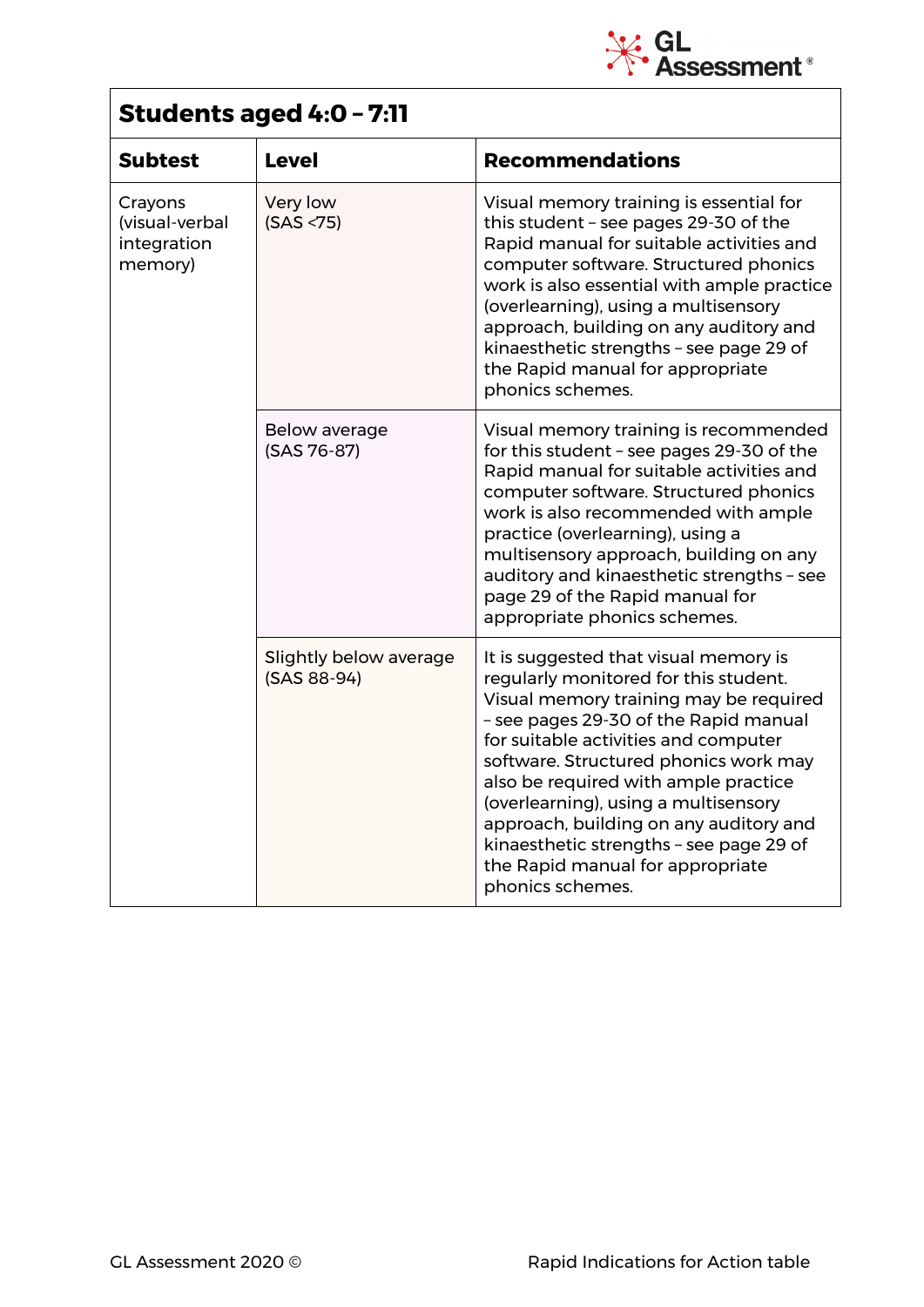

### **Students aged 8:0 – 10:11**

| <b>Subtest</b>                                   | <b>Level</b>                          | <b>Recommendations</b>                                                                                                                                                                                                                                                                                                                                                                                                                                                                                                                                                                                                                                                                         |
|--------------------------------------------------|---------------------------------------|------------------------------------------------------------------------------------------------------------------------------------------------------------------------------------------------------------------------------------------------------------------------------------------------------------------------------------------------------------------------------------------------------------------------------------------------------------------------------------------------------------------------------------------------------------------------------------------------------------------------------------------------------------------------------------------------|
| Word<br>chopping<br>(phonological<br>processing) | Very low<br>(SAS < 75)                | Phonological processing training is<br>essential for this student - see page 27 of<br>the Rapid manual for suitable activities<br>and computer software. Without this, the<br>student will find phonics work difficult<br>and may develop an over-reliance on<br>visual strategies in reading. Most<br>students respond well to this, but the<br>dyslexic student may have more<br>persistent problems. In such cases, a<br>well-structured multisensory approach<br>incorporating plenty of practice in<br>phonic skills is recommended - see page<br>29 of the Rapid manual for appropriate<br>phonics schemes.                                                                              |
|                                                  | Below average<br>(SAS 76-87)          | Phonological processing training is<br>recommended for this student - see<br>page 27 of the Rapid manual for suitable<br>activities and computer software.<br>Without this, the student will find<br>phonics work difficult and may develop<br>an over-reliance on visual strategies in<br>reading. Most students respond well to<br>this, but the dyslexic student may have<br>more persistent problems. In such cases,<br>a well-structured multisensory approach<br>incorporating plenty of practice in<br>phonic skills is recommended - see page<br>29 of the Rapid manual for appropriate<br>phonics schemes.                                                                            |
|                                                  | Slightly below average<br>(SAS 88-94) | It is suggested that phonological<br>processing is regularly monitored for this<br>student. Phonological processing<br>training may be required - see page 27 of<br>the Rapid manual for suitable activities<br>and computer software. Without this, the<br>student may find phonics work difficult<br>and may develop an over-reliance on<br>visual strategies in reading. Most<br>students respond well to this, but the<br>dyslexic student may have more<br>persistent problems. In such cases, a<br>well-structured multisensory approach<br>incorporating plenty of practice in<br>phonic skills is recommended - see page<br>29 of the Rapid manual for appropriate<br>phonics schemes. |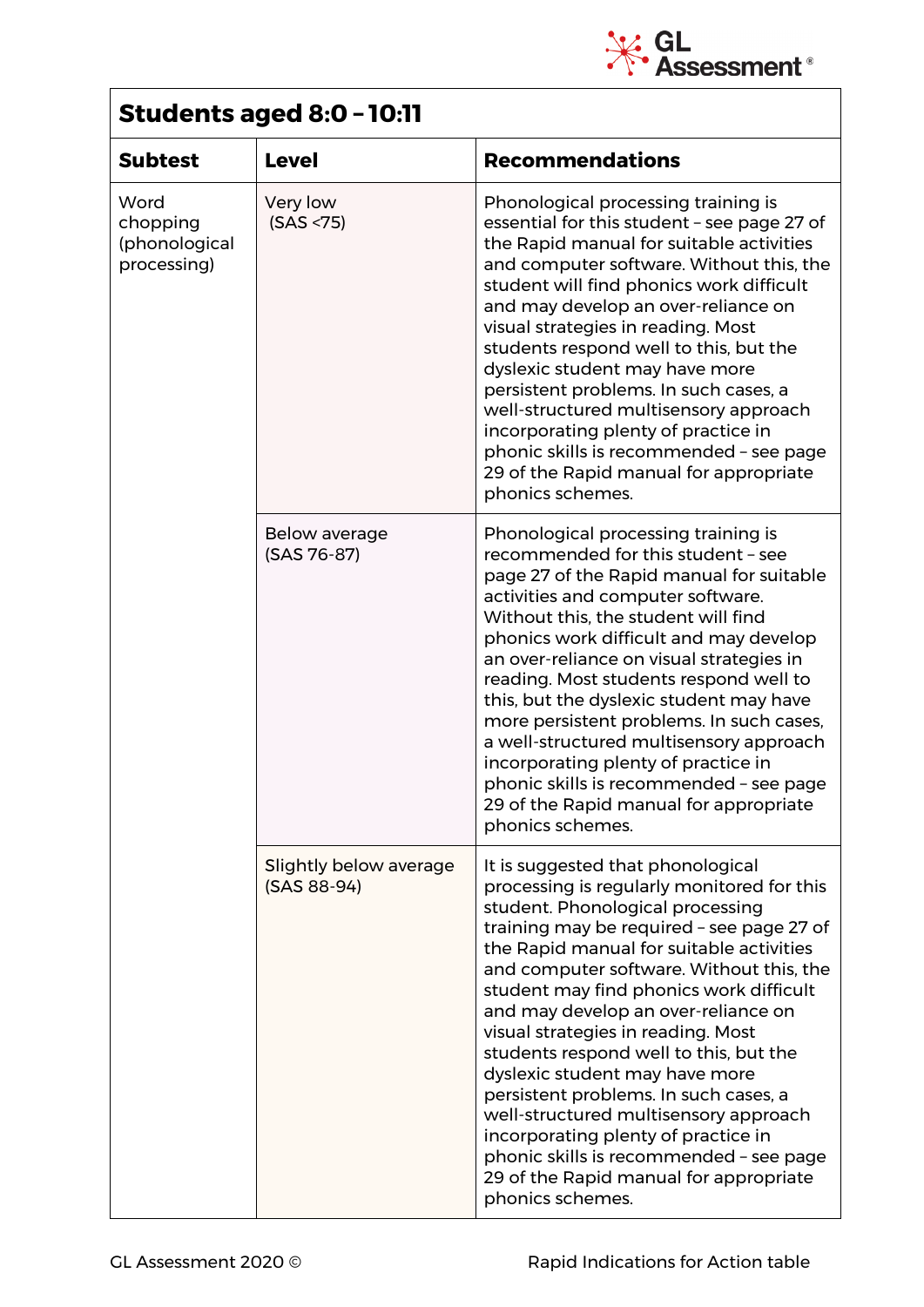

# **Students aged 8:0 – 10:11**

| <b>Subtest</b>                                     | <b>Level</b>                          | <b>Recommendations</b>                                                                                                                                                                                                 |
|----------------------------------------------------|---------------------------------------|------------------------------------------------------------------------------------------------------------------------------------------------------------------------------------------------------------------------|
| Mobile phone<br>(auditory<br>sequential<br>memory) | Very low<br>(SAS < 75)                | Auditory memory training is essential for<br>this student - see page 28 of the Rapid<br>manual for suitable activities and<br>computer software.                                                                       |
|                                                    | Below average<br>(SAS 76-87)          | Auditory memory training is<br>recommended for this student - see<br>page 28 of the Rapid manual for suitable<br>activities and computer software.                                                                     |
|                                                    | Slightly below average<br>(SAS 88-94) | It is suggested that auditory memory is<br>regularly monitored for this student.<br>Auditory memory training may be<br>required - see page 28 of the Rapid<br>manual for suitable activities and<br>computer software. |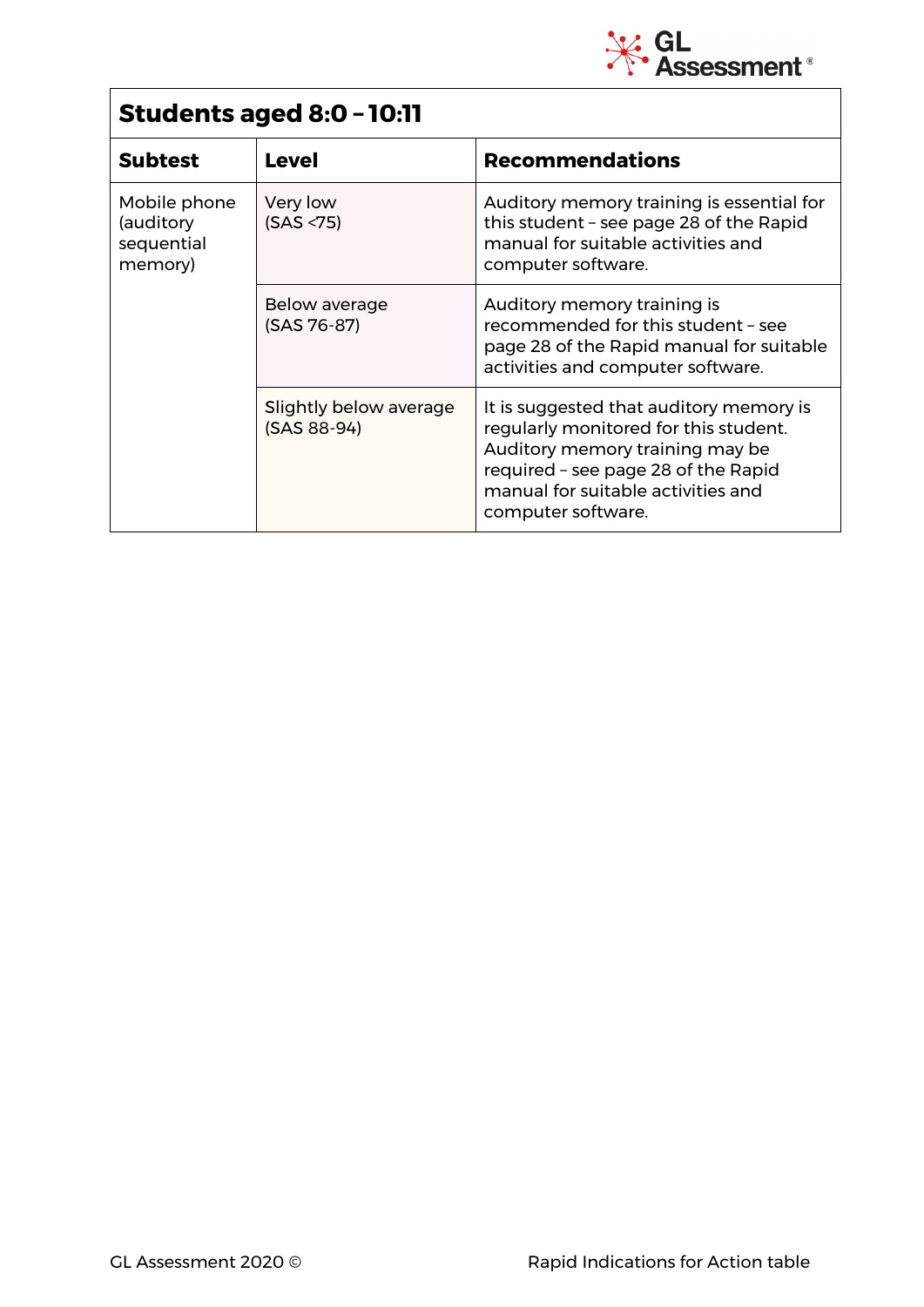

# **Students aged 8:0 – 10:11**

| <b>Subtest</b>                 | <b>Level</b>                          | <b>Recommendations</b>                                                                                                                                                                                                                                                                              |
|--------------------------------|---------------------------------------|-----------------------------------------------------------------------------------------------------------------------------------------------------------------------------------------------------------------------------------------------------------------------------------------------------|
| Funny words<br>(phonic skills) | Very low<br>(SAS < 75)                | A well-structured multisensory approach<br>to literacy learning incorporating plenty<br>of practice in phonic skills is essential for<br>this student - see page 29 of the Rapid<br>manual for appropriate phonics<br>schemes.                                                                      |
|                                | Below average<br>(SAS 76-87)          | A well-structured multisensory approach<br>to literacy learning incorporating plenty<br>of practice in phonic skills is<br>recommended for this student - see<br>page 29 of the Rapid manual for<br>appropriate phonics schemes.                                                                    |
|                                | Slightly below average<br>(SAS 88-94) | It is suggested that phonic skills are<br>regularly monitored for this student. A<br>well-structured multisensory approach<br>to literacy learning incorporating plenty<br>of practice in phonic skills may be<br>required - see page 29 of the Rapid<br>manual for appropriate phonics<br>schemes. |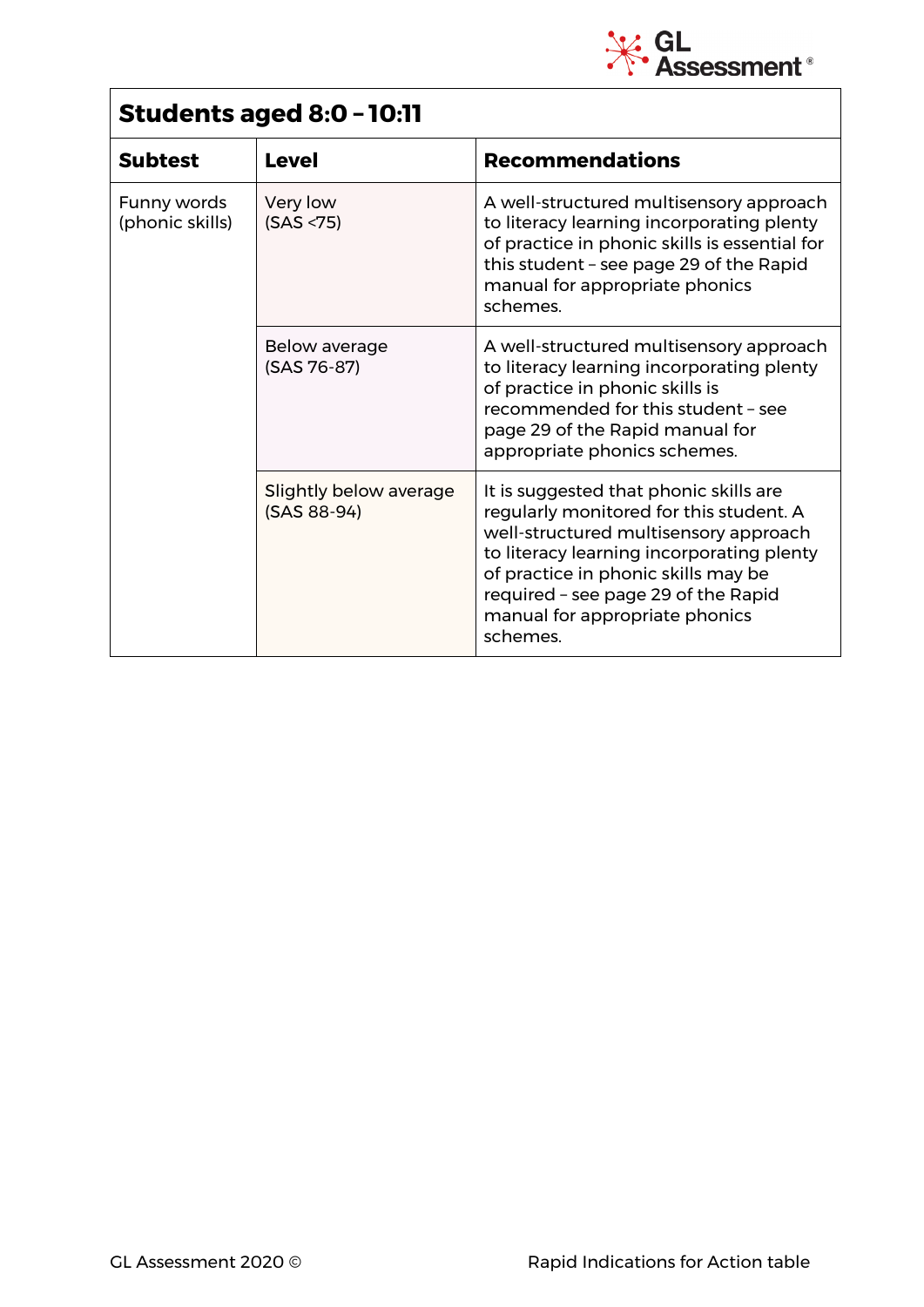

### **Students aged 11:0 – 15:11**

| <b>Subtest</b>                           | <b>Level</b>                          | <b>Recommendations</b>                                                                                                                                                                                                                                                                                                                                                                                                                                                                                                                                                                                                                                                                         |
|------------------------------------------|---------------------------------------|------------------------------------------------------------------------------------------------------------------------------------------------------------------------------------------------------------------------------------------------------------------------------------------------------------------------------------------------------------------------------------------------------------------------------------------------------------------------------------------------------------------------------------------------------------------------------------------------------------------------------------------------------------------------------------------------|
| Segments<br>(phonological<br>processing) | Very low<br>(SAS < 75)                | Phonological processing training is<br>essential for this student - see page 27 of<br>the Rapid manual for suitable activities<br>and computer software. Without this, the<br>student will find phonics work difficult<br>and may develop an over-reliance on<br>visual strategies in reading. Most<br>students respond well to this, but the<br>dyslexic student may have more<br>persistent problems. In such cases, a<br>well-structured multisensory approach<br>incorporating plenty of practice in<br>phonic skills is recommended - see page<br>29 of the Rapid manual for appropriate<br>phonics schemes.                                                                              |
|                                          | Below average<br>(SAS 76-87)          | Phonological processing training is<br>recommended for this student - see<br>page 27 of the Rapid manual for suitable<br>activities and computer software.<br>Without this, the student will find<br>phonics work difficult and may develop<br>an over-reliance on visual strategies in<br>reading. Most students respond well to<br>this, but the dyslexic student may have<br>more persistent problems. In such cases,<br>a well-structured multisensory approach<br>incorporating plenty of practice in<br>phonic skills is recommended - see page<br>29 of the Rapid manual for appropriate<br>phonics schemes.                                                                            |
|                                          | Slightly below average<br>(SAS 88-94) | It is suggested that phonological<br>processing is regularly monitored for this<br>student. Phonological processing<br>training may be required - see page 27 of<br>the Rapid manual for suitable activities<br>and computer software. Without this, the<br>student may find phonics work difficult<br>and may develop an over-reliance on<br>visual strategies in reading. Most<br>students respond well to this, but the<br>dyslexic student may have more<br>persistent problems. In such cases, a<br>well-structured multisensory approach<br>incorporating plenty of practice in<br>phonic skills is recommended - see page<br>29 of the Rapid manual for appropriate<br>phonics schemes. |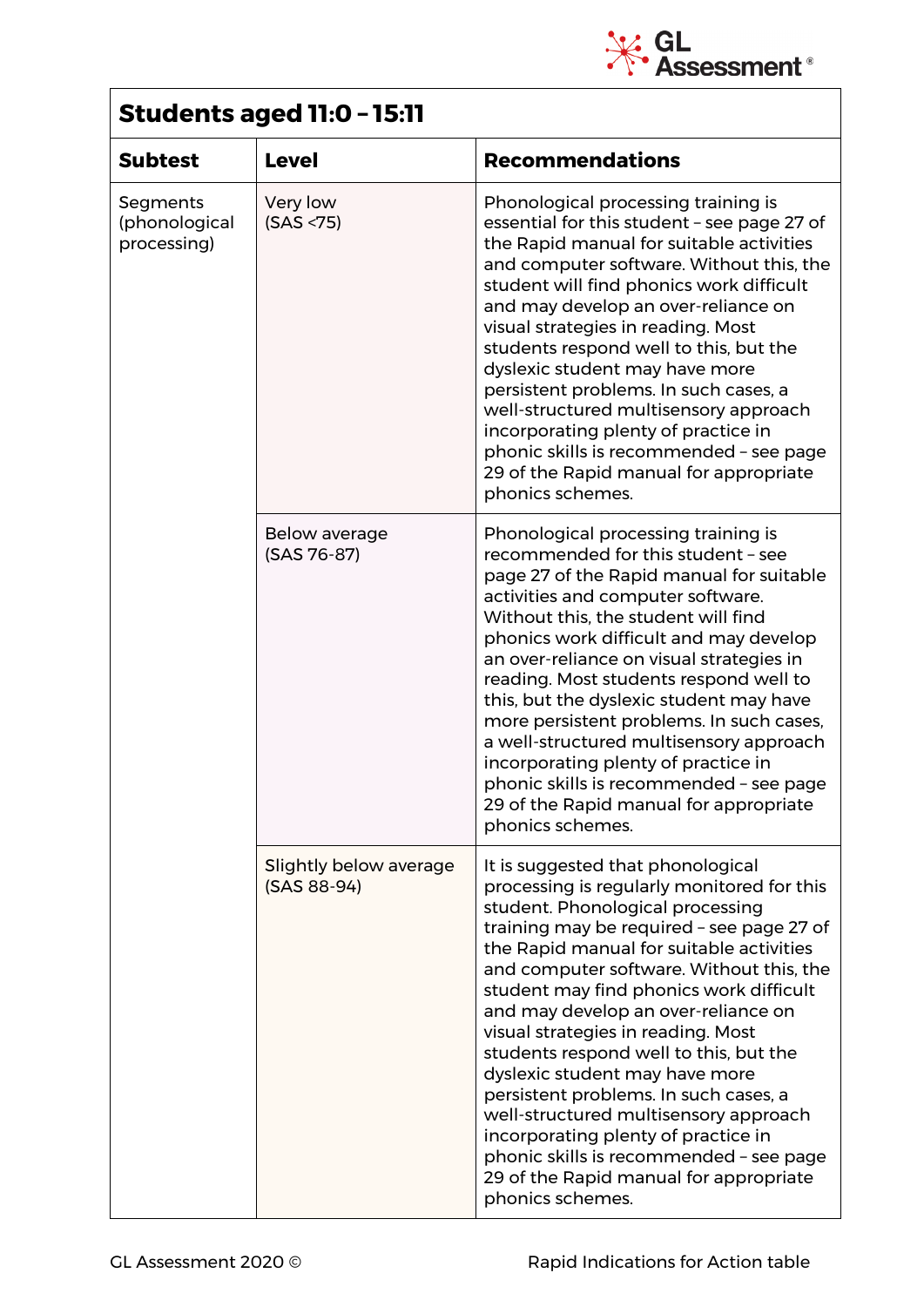

# **Students aged 11:0 – 15:11**

| <b>Subtest</b>                                     | <b>Level</b>                          | <b>Recommendations</b>                                                                                                                                                                                                 |
|----------------------------------------------------|---------------------------------------|------------------------------------------------------------------------------------------------------------------------------------------------------------------------------------------------------------------------|
| Mobile phone<br>(auditory<br>sequential<br>memory) | Very low<br>(SAS < 75)                | Auditory memory training is essential for<br>this student - see page 28 of the Rapid<br>manual for suitable activities and<br>computer software.                                                                       |
|                                                    | Below average<br>(SAS 76-87)          | Auditory memory training is<br>recommended for this student - see<br>page 28 of the Rapid manual for suitable<br>activities and computer software.                                                                     |
|                                                    | Slightly below average<br>(SAS 88-94) | It is suggested that auditory memory is<br>regularly monitored for this student.<br>Auditory memory training may be<br>required - see page 28 of the Rapid<br>manual for suitable activities and<br>computer software. |